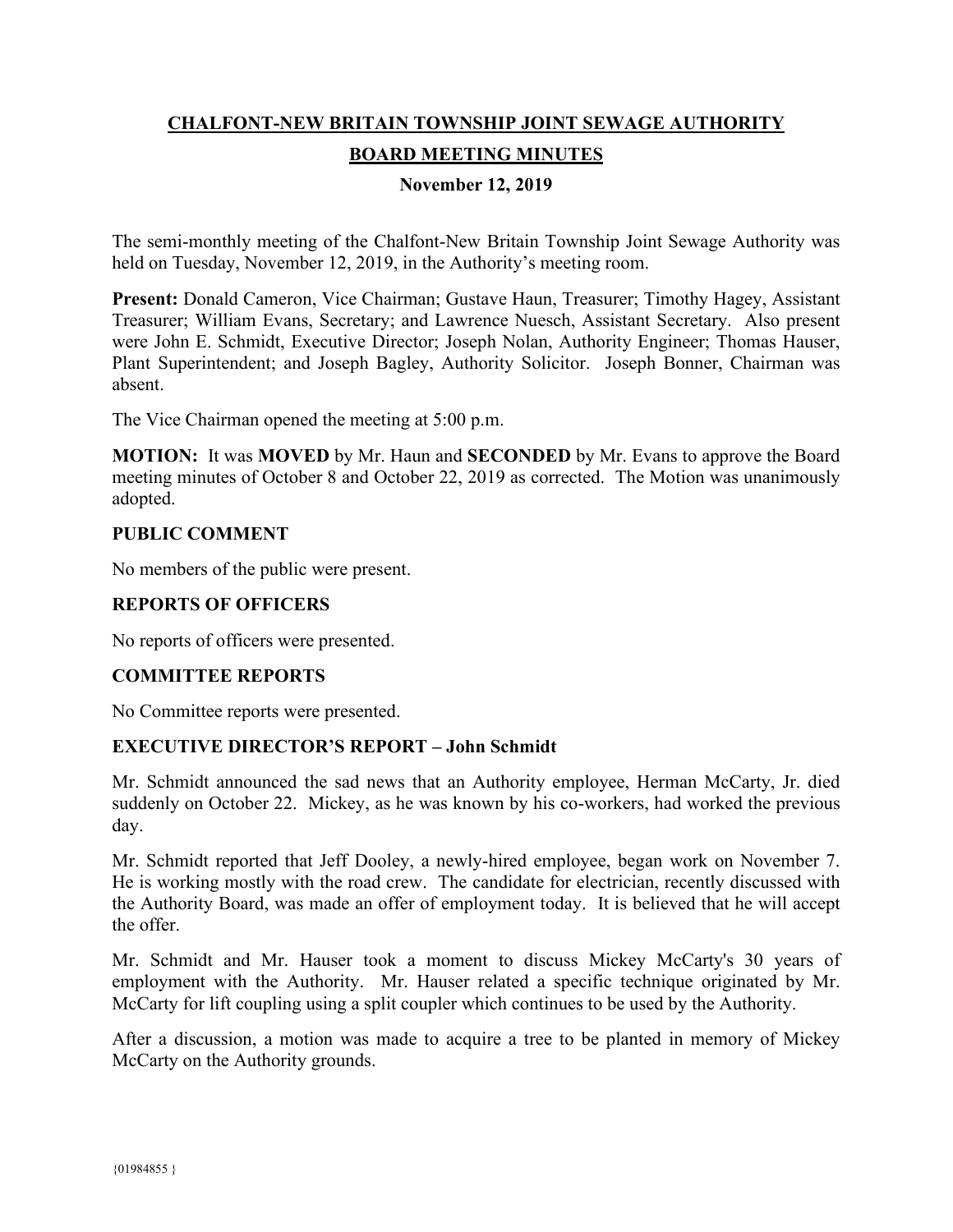**MOTION:** It was **MOVED** by Mr. Evans and **SECONDED** by Mr. Nuesch to acquire a tree and plant it in memory of Mickey McCarty. The Motion was unanimously adopted.

Mr. Schmidt next reported that Escrow No. 123 for Children's Hospital of Philadelphia on County Line Road was ready to be closed.

**MOTION:** It was **MOVED** by Mr. Hagey and **SECONDED** by Mr. Haun to close Escrow No. 123. The Motion was unanimously adopted.

Mr. Schmidt mentioned that he would be meeting with the IT vendor tomorrow, November 13.

Mr. Schmidt mentioned that the holiday banquet will be held in the same location unless there are any different suggestions from the Board. None were offered. Mr. Schmidt indicated that the banquet would be January 9.

#### **ENGINEER'S REPORT – Joseph Nolan, P.E.**

Mr. Nolan reported that he and Mr. Schmidt had a conference call with Gryphon regarding the status of submittals for the dryer. The submittals need to eventually be approved so that the manufacturer can authorize fabrication of the parts. The parties have now had a meeting of the minds with regard to the submittals. CKS is continuing with the preparation of the installation contract. The Authority has received the bill for 10% of the purchase price, the payment of which will trigger the beginning of fabrication. The bill for \$410,685.66 is part of Requisition No. 246 for Capital Improvements. Mr. Nolan estimated that from the beginning of fabrication the manufacturing process should take between 120 and 150 days. Based on a previous discussion of scheduling, Mr. Nolan estimates an approximate 3 week shift from what was originally estimated for delivery.

Mr. Nolan recommended approval of Requisition No. 246 for Capital Improvements in the amount of \$435,045.36 mostly representing the first payment on the Gryphon dryer.

**MOTION:** It was **MOVED** by Mr. Hagey and **SECONDED** by Mr. Haun to approve Requisition No. 246 in the amount of \$435,045.36. The Motion was unanimously adopted.

# **TREASURER'S REPORT – Gustave Haun**

Mr. Haun presented the General Operating Expenses for the month of \$211,726.82. He next presented Requisition No. 203 in the amount of \$0 for Capital Expenditures and Requisition No. 246 for Capital Improvements, mostly involving the purchase of the Gryphon dryer, of \$435,045.36 along with the payments to the Loan Fund of \$73,304.25, making the total expenditures for the month \$720,076.43 and he recommended approval.

**MOTION:** It was **MOVED** by Mr. Haun and **SECONDED** by Mr. Nuesch to approve the expenditures for the month of \$720,076.43. The Motion was unanimously adopted.

Mr. Haun next presented escrow disbursements in the amount of \$345.00.

**MOTION:** It was **MOVED** by Mr. Haun and **SECONDED** by Mr. Hagey to approve the escrow disbursements of \$345.00. The Motion was unanimously adopted.

Mr. Haun left the meeting at this point.